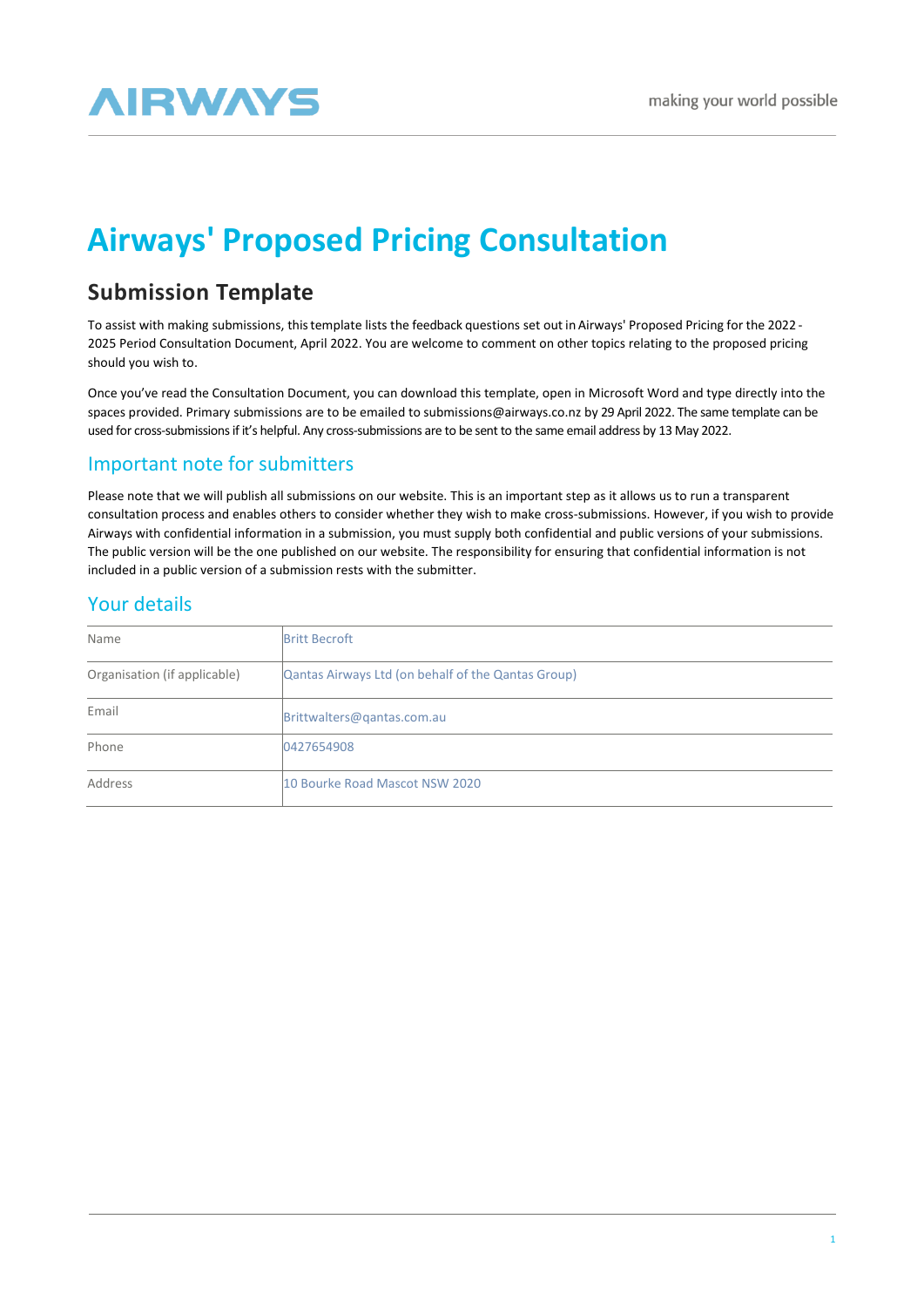

## Consultation feedback questions

### Section: Operating Costs

Q1: Do you agree that Airways' forecast of base operating costs is appropriate in light of the objective of maintaining safe and efficient services?

### Feedback:

Qantas supports maintaining a safe and efficient air navigation service. However, the operating cost information provided in the Airways consultation document is high level and insufficient to make a detailed response. Qantas is disappointed that Airways did not agree to our request to meet and discuss the proposal in more detail.

Examples of the types of information that are required in order to make a more informed response are:

- (a) Baseline FTEs numbers, allocation and expectation changes over the pricing period;
- (b) Salary levels and expected changes over the pricing period;
- (c) Breakdown of 'other costs' and expected changes over the pricing period.

Qantas supports a more robust consultation process where a granular 'building block' model is shared with a more appropriate period (3-6 months) allowed for analysis and discussion of the information presented.

It would also be appropriate to align the consultation timing to when key cost inputs such as the collective wage agreements are known.

Q2: Recognising that the inflation inputs will be updated with current information at the time of setting final prices, do you agree with Airways' inflationary inputs?

### Feedback:

It is not possible for Qantas to comment on inputs that are still to be provided. It would be more appropriate to align the consultation timing to when all inputs are available, which would allow us to fully understand the proposed pricing impact.

Q3: Recognising that the capital charge inputs will be updated with current information at the time of setting final prices, do you agree with the inputs into Airways' capital charge calculation?

#### Feedback:

Qantas' view is that the proposed capital charge is overstated due to the inconsistent application of the leverage value and asset beta.

We understand that Airways proposes to adopt a capital charge using the New Zealand Commerce Commission's input methodology for Airports. However, Airways is proposing to adopt the determined asset beta for Airports of 0.6 but not the determined leverage value for Airports of 19%. Qantas disagrees with this inconsistency and objects to the proposed leverage value of 57%.

Qantas considers the uplifting of Airways' WACC to the 67<sup>th</sup> percentile is overly generous given Airways status as a state-owned enterprise and the proposed risk sharing provisions. Qantas suggests the 50th percentile be applied.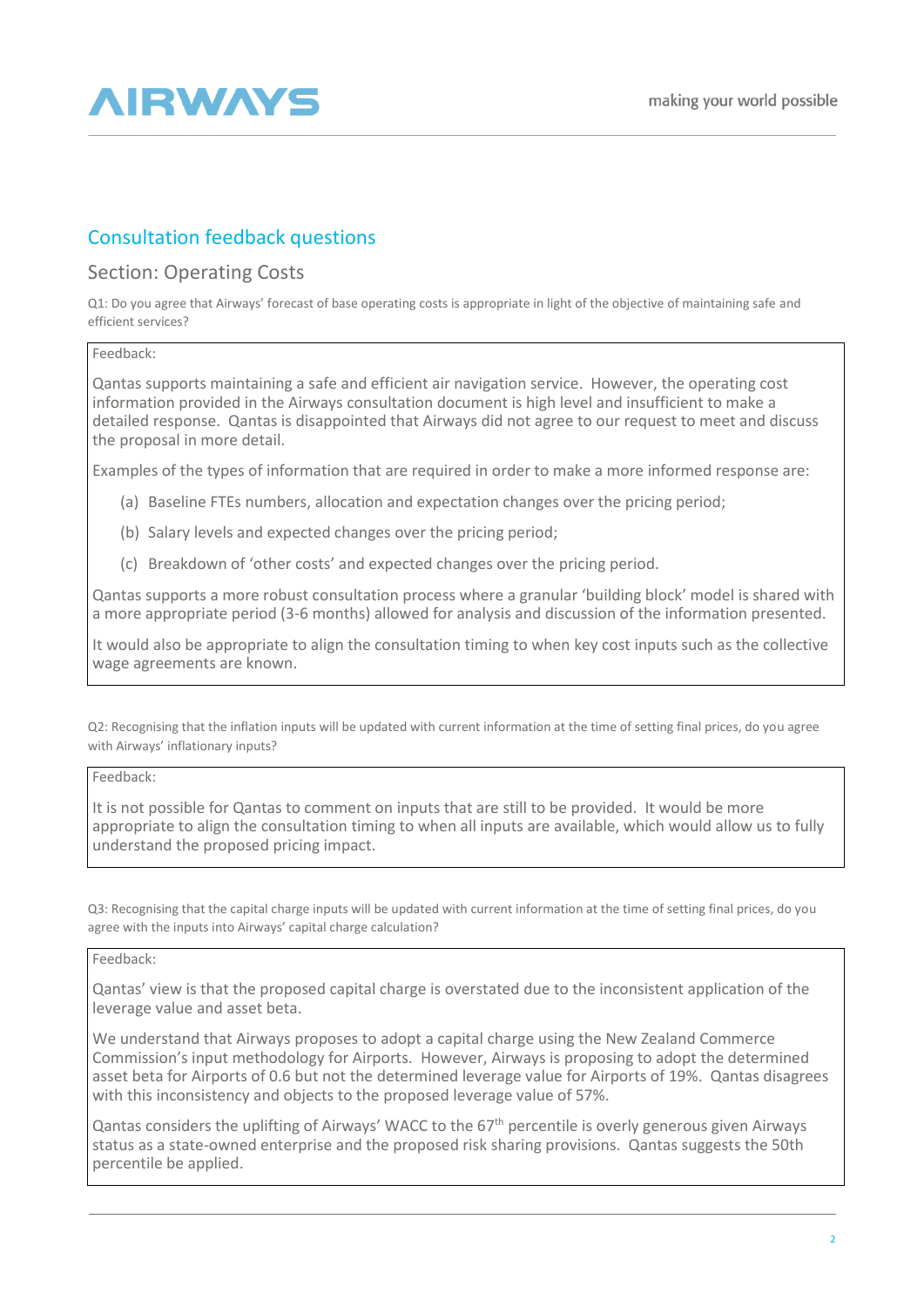## **AIRWAYS**

## Section: Proposed capital plan

Q4: Do you agree that Airways' investment programme is appropriate to enhance safety and system resilience, while transitioning to digital services over time?

### Feedback:

The Qantas Group appreciates Airways' focus on safety and system resilience and the focus on progressing aviation support structures to take advantage of technological advances. With that in mind, our comments are as follows:

**Auckland Tower** We request a delay to expenditure on the new Auckland Tower until more clarity and direction is provided regarding the future state of the tower. Given the aim to provide digital services over time, Qantas would like to understand if this tower will be digital or conventional. Given the significant cost of the tower replacement and the recent downturn in the aviation industry, a clear plan for the proposed tower is crucial.

**Primary and Secondary radar replacement** As the other significant cost in the capital plan, Qantas requests that Airways focus on modern surveillance technology such as ADS-B. Qantas acknowledges that system resilience is important, however we consider that Airways must rationalise and minimise costs to support Primary and Secondary radar wherever possible.

**DVORs/DME's** Qantas does not support installation of new ground based navigational aids. With industry moves to GNSS operations, Qantas recommends that Airways focus on improved GNSS services where possible.

**National operations** More information and detail is required on the Aeronautical Information System project required on aircraft flight decks and for air traffic control to provide meaningful feedback.

**Airspace Optimisation** We welcome efficiencies in sectorisation, specifically to support resource availability. However, more information and detail is required on the sectorisation changes to provide meaningful input.

**Drone Management** Qantas reiterates the BARNZ position regarding drone management and acknowledges that while there is a need to safely manage drones within airspace, these costs should not be borne by airlines. A user-pays approach should be taken, and the \$6.3m spend should be borne by UAV users, not commercial airlines.

### Section: Assumed industry recovery

Q5: Do you consider the position taken for domestic recovery is reasonable? Are there other material factors that should be taken into account that may influence the domestic volume forecast?

### Feedback:

Qantas considers that Airways' current forecast for domestic recovery is appropriate and consistent with our assumptions on industry recovery.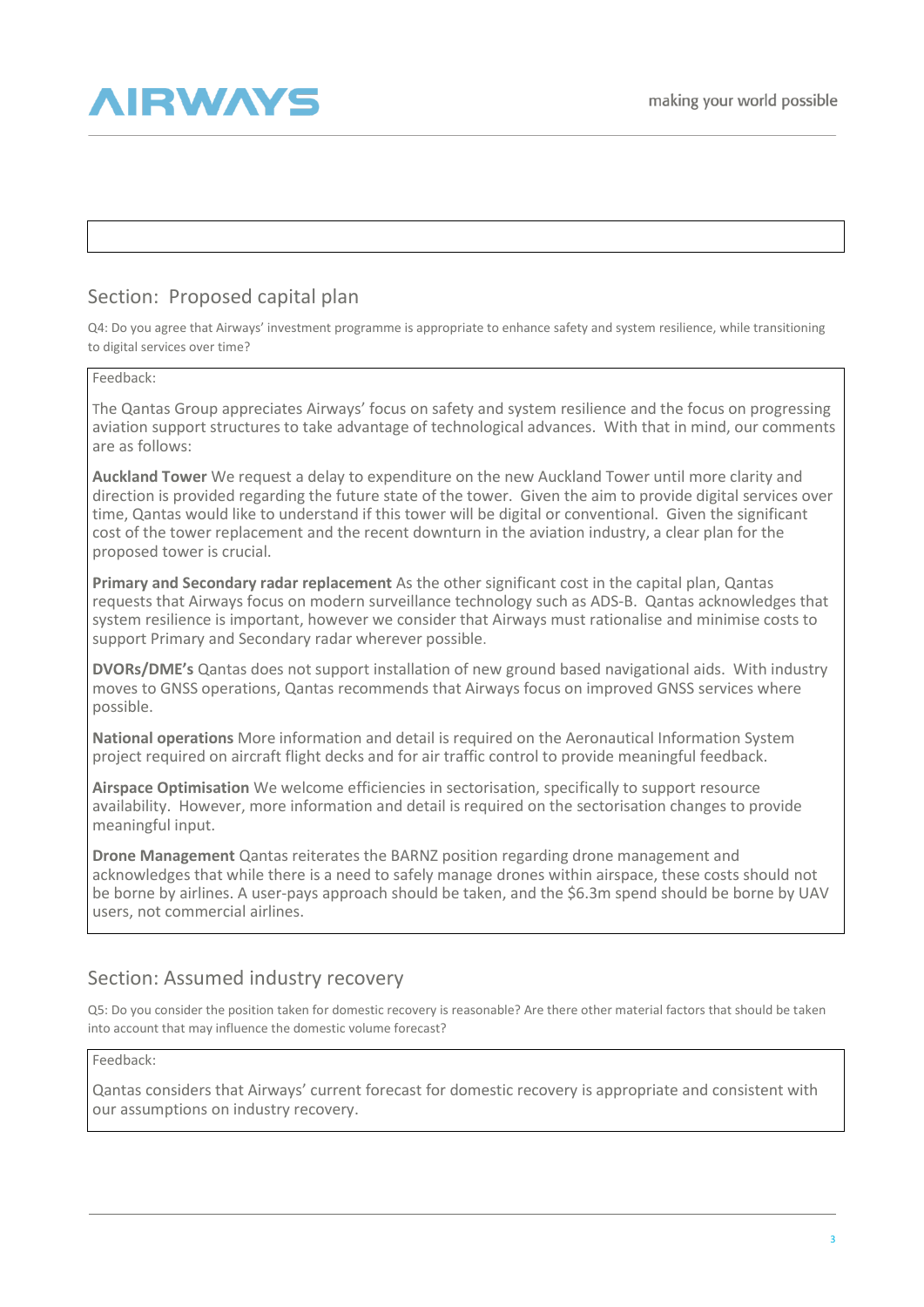

Q6: Do you consider the position taken for Trans-Tasman recovery is reasonable? Are there other material factors that should be taken into account that may influence the Trans-Tasman volume forecast?

#### Feedback:

Qantas considers that Airways' current forecast for Trans-Tasman recovery is consistent with our assumptions on industry recovery.

Qantas recommends a reforecast of traffic volume in December 2022 to reassess pricing. This additional risk sharing mechanism should lower Airways WACC percentile.

Q7: Do you consider the position taken for other international recovery is reasonable? Are there other material factors that should be taken into account that may influence the other international volume forecast?

Feedback:

Qantas considers that Airways' current forecast for International recovery is conservative. Our analysis of industry schedule data suggests that Airways recovery profile should be advanced by at least 6 months (i.e. Airways forecasted 50-60% of pre-COVID levels in June 2023 to advance to December 2022).

Qantas supports a reforecast of traffic volume in December 2022 to reassess pricing. This additional risk sharing mechanism should lower Airways WACC percentile.

### Section: Proposed prices for FY23-FY25

Q8: Do you agree that Airways' proposed increase is necessary and appropriate to maintain safe and efficient services at lower volume levels?

Feedback:

The proposed pricing increases from Airways could not come at a more challenging time for the aviation industry, as the industry commences its recovery from the impacts of COVID-19. An 8% price increase in FY23 and 16.9% over the three-year period will significantly dampen the recovery of the industry in New Zealand. Airways' proposed pricing increases are one of many price increases in the NZ market, further adding to the recovery challenges faced by the aviation sector. Jetstar's domestic low-cost model will be particularly sensitive to these increases.

Qantas supports IATA's call for further Government support through a reduction in current charges to help stimulate flight volumes. Qantas recommends a smoother price path that reduces the first year impact if Airways raises its prices.

Q9: Recognising that the inflation inputs will be updated with current information at the time of setting final prices, do you agree with the inflationary inputs used to uplift GA prices?

Feedback:

N/A